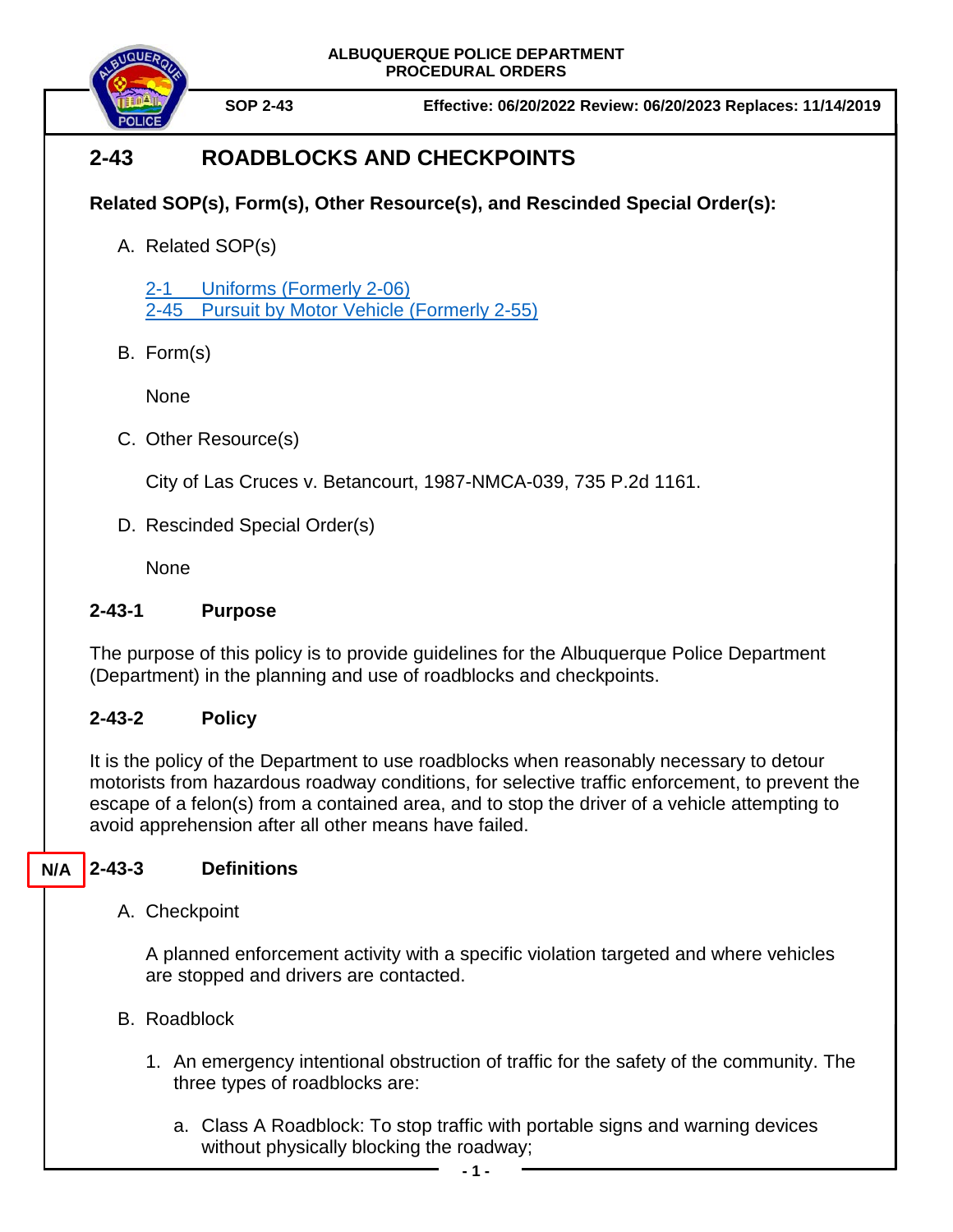|                           | ALBUQUERQUE POLICE DEPARTMENT<br><b>PROCEDURAL ORDERS</b>                                                                                                                                                                                                                                                                                                                                                                                                             |
|---------------------------|-----------------------------------------------------------------------------------------------------------------------------------------------------------------------------------------------------------------------------------------------------------------------------------------------------------------------------------------------------------------------------------------------------------------------------------------------------------------------|
|                           | <b>SOP 2-43</b><br>Effective: 06/20/2022 Review: 06/20/2023 Replaces: 11/14/2019                                                                                                                                                                                                                                                                                                                                                                                      |
|                           | b. Class B Roadblock: The physical blocking of the roadway with lightweight<br>materials and/or equipment that will cause little or no damage to a vehicle with<br>four (4) or more wheels when struck (i.e., lightweight barricade devices, flares,<br>pylons, etc.). Due care and caution must be considered for two-wheeled and<br>three-wheeled vehicles (e.g., motorcycle, scooter, bicycle, trike) when<br>physically blocking a roadway with any material; and |
| $2 - 43 - 4$              | <b>Procedures</b>                                                                                                                                                                                                                                                                                                                                                                                                                                                     |
| 7                         | A. Roadblock Classifications                                                                                                                                                                                                                                                                                                                                                                                                                                          |
|                           | 1. Sworn personnel may use:                                                                                                                                                                                                                                                                                                                                                                                                                                           |
|                           | a. A Class A Roadblock to inspect individuals and vehicles in the event of<br>jail/prison escapes, major felony investigations, and DWI detection; and<br>b. A Class B Roadblock to warn motorists of severe road conditions due to<br>inclement weather, or to reroute traffic due to special events, traffic accidents,<br>or crime scenes.                                                                                                                         |
|                           | 2. Sworn personnel are prohibited from seizing a tractor trailer or another such<br>vehicle.                                                                                                                                                                                                                                                                                                                                                                          |
| <b>B.</b> Roadblock Sites |                                                                                                                                                                                                                                                                                                                                                                                                                                                                       |
|                           | 1. Sworn personnel shall select the site of a roadblock:                                                                                                                                                                                                                                                                                                                                                                                                              |
|                           | a. To ensure the safety of motorists and to ensure it is convenient when stopping<br>motorists; and<br>b. Based on a reasonable location, such as:<br>Physically divided roadways or raised medians;<br>ii. Away from a blind curve or hill; and<br>iii. A predesignated area so motorists are safely moved off the roadway, such<br>as a parking lot for tow trucks and/or for officers to further their investigation.                                              |
|                           | C. Initiating a Roadblock                                                                                                                                                                                                                                                                                                                                                                                                                                             |
|                           | 1. Sworn personnel shall decide whether to initiate a roadblock based on:                                                                                                                                                                                                                                                                                                                                                                                             |
|                           | a. The seriousness of the crime;<br>b. Sufficient information and description on the wanted individuals or vehicles; and<br>c. The elapsed time between the criminal act and its discovery.                                                                                                                                                                                                                                                                           |
| 6                         | D. Checkpoint Criteria                                                                                                                                                                                                                                                                                                                                                                                                                                                |
|                           | 1. Supervisory sworn personnel at the rank of sergeant or above shall be responsible<br>for the site selection and procedures for conducting a roadblock.                                                                                                                                                                                                                                                                                                             |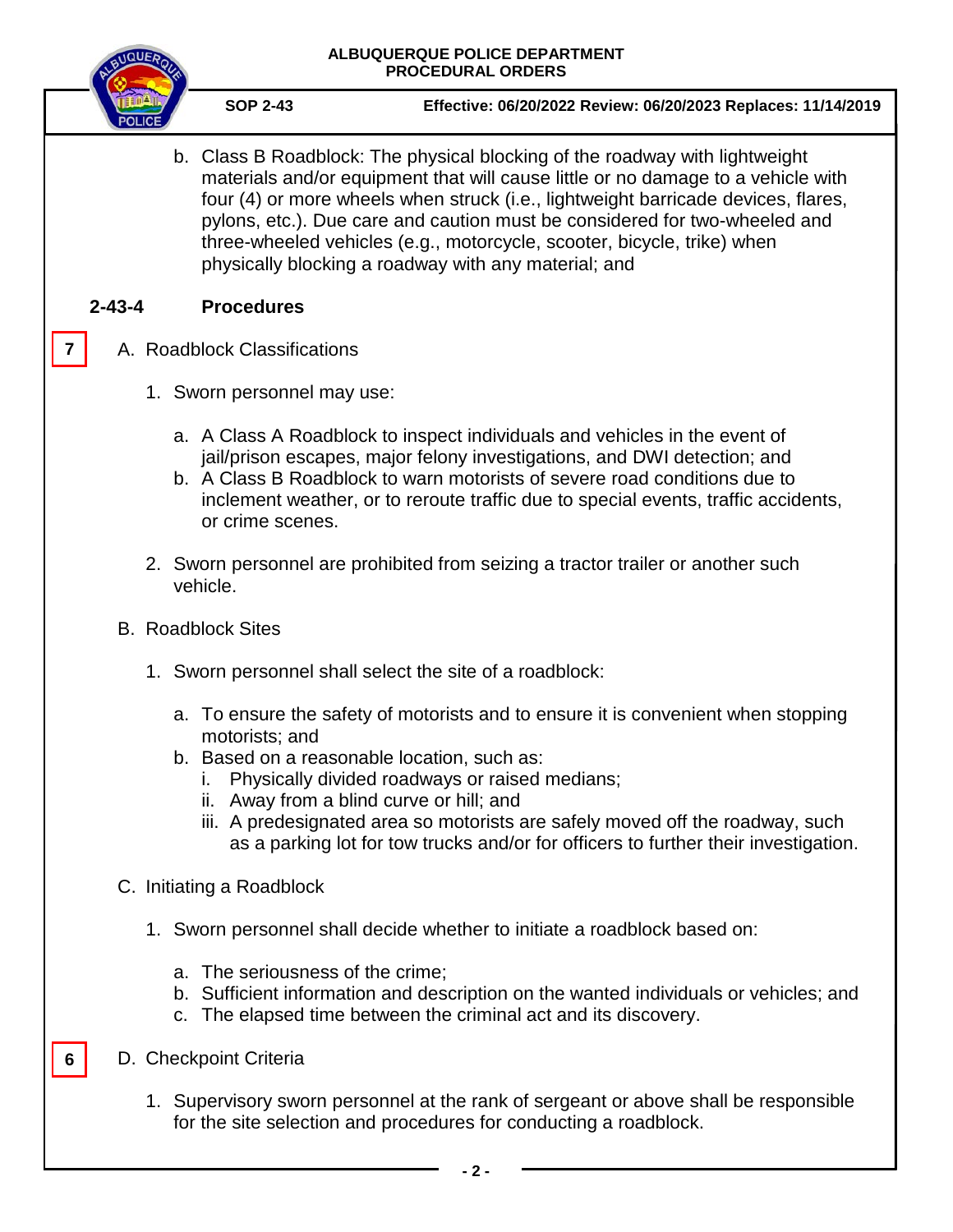